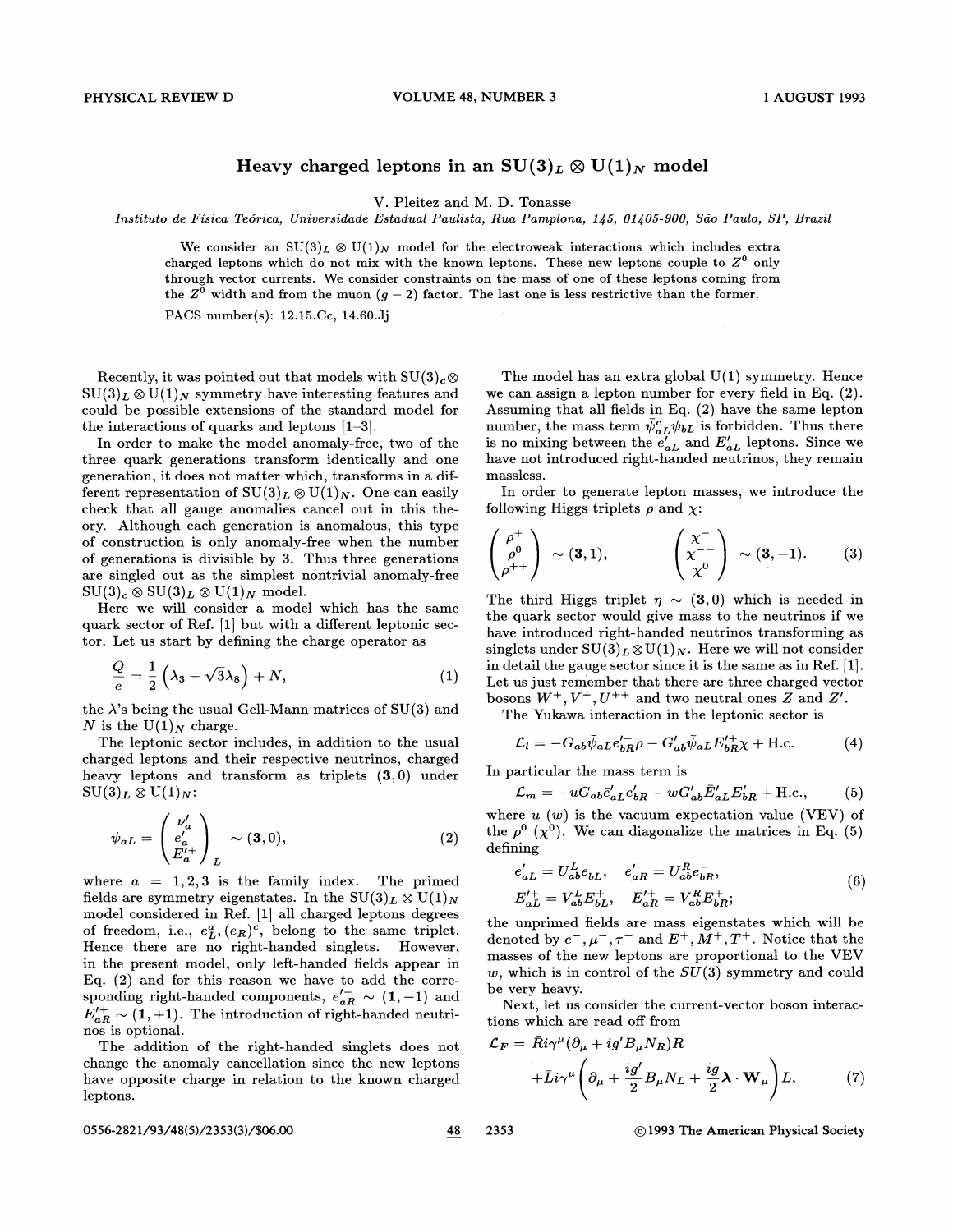$(13)$ 

where  $R(L)$  denotes any right-handed singlet (lefthanded triplet).

The electric charge is defined as

$$
|e| = \frac{g\sin\theta}{(1+3\sin^2\theta)^{\frac{1}{2}}},\tag{8}
$$

with  $t \equiv \tan \theta = g'/g$ . In terms of the weak mixing angle  $\theta_W$  defined as  $1/\cos \theta_W = M_Z/M_W$ , we can write down

$$
t^2 = \frac{\sin^2 \theta_W}{1 - 4\sin^2 \theta_W}.
$$
\n(9)

The charged current interactions in terms of the mass eigenstates are

$$
\mathcal{L}_{\text{CC}} = -\frac{g}{\sqrt{2}} \sum_{a} \left[ \overline{\epsilon}_{aL} \gamma^{\mu} \nu_{aL} W_{\mu}^{-} + \overline{E}_{aL} \gamma^{\mu} K_{ab} \nu_{bL} V_{\mu}^{+} + \overline{E}_{aL} \gamma^{\mu} K_{ab}^{\dagger} E_{bL} U_{\mu}^{-} \right] + \text{H.c.}, \qquad (10)
$$

where we have defined  $\nu_{aL} = U_{ab}^{L\dagger} \nu_{bL}$  and the mixing matrix K is defined as  $K = V^{L\dagger}U^{L}$ . The gauge bosons  $V^+_\mu$  and  $U^{-+}_\mu$  have a mass greater than 4 TeV [1].

In this model there is also an additional neutral vector boson  $Z'^0$  with a mass greater than 40 TeV [1]. The neutral currents have the form

$$
J_Z^{\mu} = -\frac{g}{2c_W} [a_L(f)\bar{f}\gamma^{\mu}(1-\gamma_5)f + a_R(f)\bar{f}\gamma^{\mu}(1+\gamma_5)f]
$$
\n(11)

coupled to the  $Z<sup>0</sup>$ , and

$$
J_{Z'}^{\mu} = -\frac{g}{2c_W} [a'_L(f)\bar{f}\gamma^{\mu}(1-\gamma_5)f + a'_R(f)\bar{f}\gamma^{\mu}(1+\gamma_5)f]
$$
\n(12)

coupled to the  $Z'^0$ , where  $f$  denotes any fermion.

Explicitly one has  

$$
a_L(\nu'_a) = \frac{1}{2}, \quad a_R(\nu_a) = 0,
$$

$$
a_L'(\nu_a') = \frac{1}{2}\left(\frac{1-4x}{3}\right)^{\frac{1}{2}}, \quad a_R'(\nu_a') = 0,
$$

for neutrinos,

$$
a_L(e'_a) = -\frac{1}{2} + x, \quad a_R(e'_a) = x,
$$
\n
$$
a'_L(e'_a) = \frac{1}{2} \left(\frac{1-4x}{3}\right)^{\frac{1}{2}}, \quad a'_R(e'_a) = -x \left(\frac{3}{1-4x}\right)^{\frac{1}{2}},
$$
\n(14)

for the lightest charged leptons  $e_a$ , and

$$
a_L(E'_a) = a_R(E'_a) = -x,
$$
\n
$$
a'_L(E'_a) = -\left(\frac{1-4x}{3}\right)^{\frac{1}{2}}, \quad a'_R(E'_a) = x\left(\frac{3}{1-4x}\right)^{\frac{1}{2}},
$$
\n(15)

for the heavy charged leptons  $E_a$ , with  $x \equiv \sin^2 \theta_W$ .

Notice that the heavy leptons  $E'_a$  have pure vector current interactions with the  $Z<sup>0</sup>$  neutral gauge boson. From Eqs.  $(13)$ – $(15)$  we see that the Glashow-Iliopoulos-Maiani (GIM) mechanism is implemented.

The charged Higgs boson interaction Lagrangian is

$$
\mathcal{L}_{Yl} = -\frac{m_a}{u} \bar{\nu}_{aL} e_{aR} \rho^+ - \frac{m_b}{u} K_{ab} \bar{E}_{aL} e_{bR} \rho^{++} \n- \frac{M_b}{w} K_{ab} \bar{\nu}_{aL} E_{bR} \chi^- - \frac{M_b}{w} K_{ab}^\dagger \bar{e}_{aL} E_{bR} \chi^{--} + \text{H.c.},
$$
\n(16)

where  $m_a$  and  $M_a$  denote the mass of  $e_a$  and  $E_a$  leptons respectively. The heavy charged leptons in this model do not belong to any of the four types of heavy leptons usually considered in the literature: (i) sequential leptons, (ii) paraleptons, (iii) ortholeptons, or (iv) long-lived penetrating particles; hence, the experimental limits already existing [4] do not apply directly to them.

For example, a direct search for heavy leptons produced in  $e^+e^-$  colliders has been done, but with the heavy leptons being assumed coupled to the  $Z^0$  in the same way as ordinary leptons. These heavy sequential charged and neutral leptons have been excluded except if both masses are larger than 42.8 GeV [5]. In the present model the new charged leptons have couplings to the neutral vector bosons  $(Z^0, Z'^0)$  which are different from those of the lightest leptons as can be seen from Eqs. (14) and  $(15).$ 

The main decay modes of the new leptons are those among the exotic leptons themselves as  $M^+ \to E^+ \nu_e \bar{\nu}_\mu$ , assuming  $M_M > M_E$ .

Search for these charged leptons could be made in colliding-beam experiments  $e^+e^- \rightarrow L^+L^-$ , pair photoproduction  $\gamma + Z \rightarrow L^+ L^- Z^*$  and in neutrino experiments  $\nu + Z \rightarrow L^- + Z^*$  where  $L^{\pm}$  denotes  $E^{\pm}$ ,  $M^{\pm}$  or  $T^{\pm}$  [6].

Decays as  $L^+ \rightarrow \bar{\nu}_L$  + hadrons imply hadrons involving exotic quarks with charge  $5/3$  and  $-4/3$ .

Next, we consider some possible constraints on the new leptons masses. The partial decay width for the  $Z^0$  decaying into massless fermions is [4]  $\Gamma(Z \to \bar{f}f) =$  $C(G_{F}M_{Z}^{3})/6\sqrt{2}\pi][V_{i}^{2} + A_{i}^{2}],$  where  $V^{i} = a_{L}^{i} + a_{R}^{i}$  and  $A^i = a_L^i - a_R^i$  with  $a_L^i, a_R^i$  defined in Eqs. (13)–(15). For leptons,  $C = 1$ . We see that  $V_{e_a} = -1/2 + 2x$ ,  $A_{e_a} = -1/2$  and  $V_{E_a} = -2x$ ,  $A_{E_a} = 0$ . In the massless limit the contribution of one of the exotic leptons, say  $E^+$ , to the  $Z^0$  partial width is  $0.84 \times \Gamma(Z \rightarrow e^+e^-)$ . It means that we have to consider corrections for massive fermions. Assuming that  $M_E < M_Z/2$  one has [7]

$$
\Gamma(Z \to \bar{E}E) = \frac{G_F M_Z^3}{6\sqrt{2}\pi} (1 - 4\mu_E)^{\frac{1}{2}} (1 + 2\mu_E) V_E^2, \qquad (17)
$$

since  $A_E = 0$  and  $\mu_E = M_E^2/M_Z^2$ . Assuming that the contribution for the  $Z \rightarrow \overline{E}E$  is of the order of 20 MeV, which is compatible with the uncertainty in the measurement of the total  $Z^0$  width [8], we conclude that the mass of the  $E^+$  must be restricted to the interval 38.17– 45.57 GeV. The other two exotic leptons may have masses larger than  $M_Z/2$ .

On the other hand, there are contributions to muon  $g - 2$  via transitions such as  $\mu^- \to M^+ U^{--} \to \mu^-$ . As this quantity has been measured very accurately [9], it can be used to restrict the range of the parameters in a